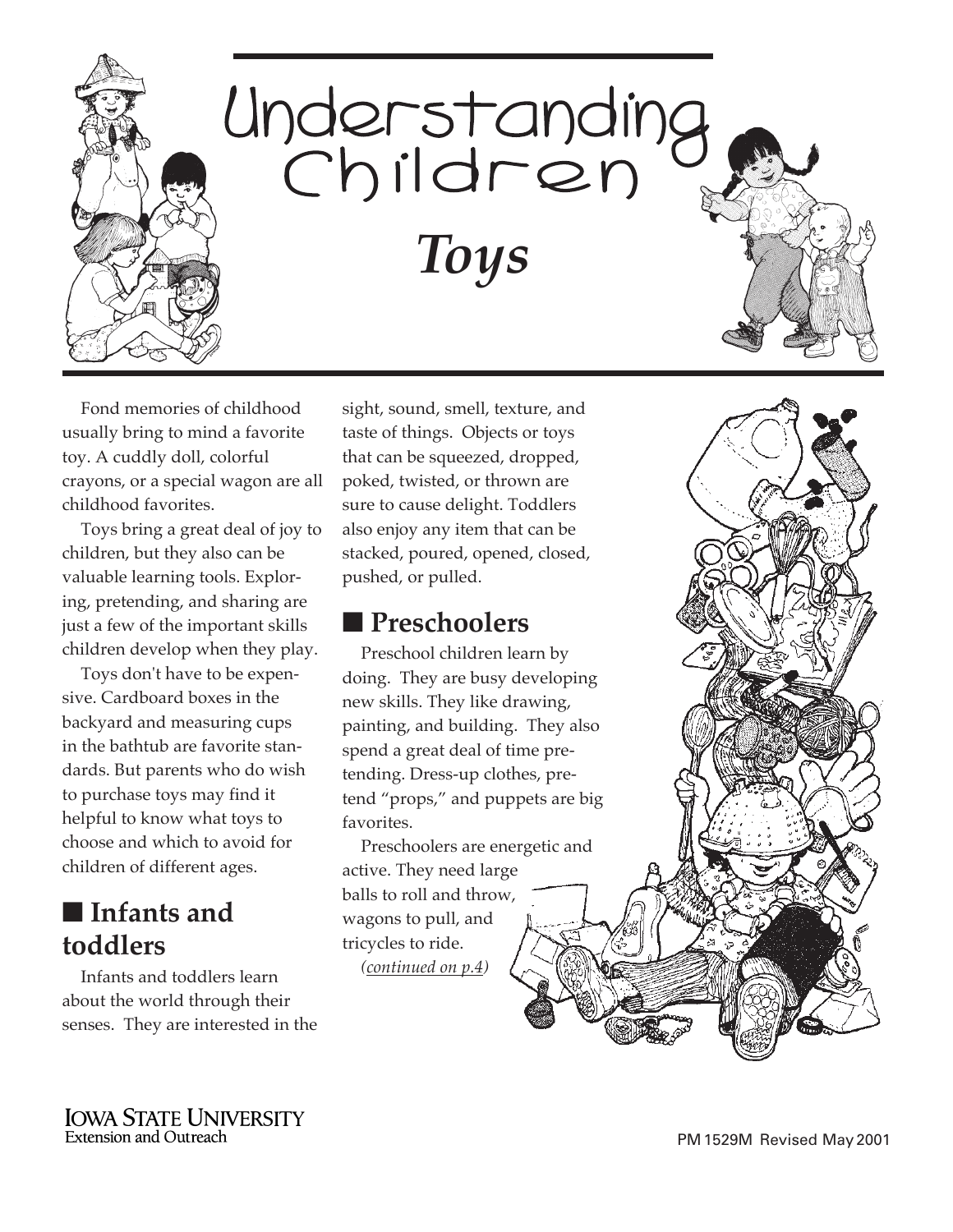| Age                  | Toys to choose Toys to avoid                                                                                                                                                                                                                                                                                                                                              |                                                                                                                                                                                                                                                                                                                                            | Age          | Toys to choose                                                                                                                                                                                                                                                                                                                                                                          | Toys to avoid                                                                                                                                                                                                                                             |
|----------------------|---------------------------------------------------------------------------------------------------------------------------------------------------------------------------------------------------------------------------------------------------------------------------------------------------------------------------------------------------------------------------|--------------------------------------------------------------------------------------------------------------------------------------------------------------------------------------------------------------------------------------------------------------------------------------------------------------------------------------------|--------------|-----------------------------------------------------------------------------------------------------------------------------------------------------------------------------------------------------------------------------------------------------------------------------------------------------------------------------------------------------------------------------------------|-----------------------------------------------------------------------------------------------------------------------------------------------------------------------------------------------------------------------------------------------------------|
| Newborn to<br>1 year | $\bullet$ brightly<br>colored objects<br>· pictures within<br>view but out of<br>reach<br>• mobiles that<br>have objects<br>attached with<br>cords less than<br>12 inches long<br>·unbreakable<br>toys that rattle<br>or squeak<br>· washable dolls<br>or animals<br>with embroi-<br>dered eyes<br>• stacking ring<br>cones<br>• tapes or<br>records with<br>gentle music | • toys with<br>parts smaller<br>than $1\frac{1}{4}$ inch<br>(about the<br>size of a half<br>dollar)<br>• toys with<br>sharp edges<br>• toys with<br>detachable<br>small parts<br>• toys with<br>toxic paint<br>• toys with<br>cords more<br>than 12<br>inches long<br>• stuffed ani-<br>mals with<br>glass or<br>button eyes<br>· balloons | 2 to 3 years | • play dough<br>• large crayons<br>• peg boards<br>with large<br>pieces<br>• low rocking<br>horses<br>• sandbox toys<br>• soft balls of<br>different sizes<br>• cars or wag-<br>ons to push<br>• simple musical<br>instruments<br>• simple dress-<br>up items like<br>hats, scarves,<br>shoes<br>• sturdy riding<br>toys<br>• books that<br>rhyme                                       | • toys with<br>sharp edges<br>• toys with<br>small remov-<br>able parts<br>• small objects<br>such as beads,<br>coins, or<br>marbles<br>• electrical toys<br>• lead soldiers<br>• tricycles with<br>seats more<br>than 12<br>inches high<br>• riding toys |
| 1 to 2 years         | • push and pull<br>toys<br>• books with<br>cloth or stiff<br>pasteboard<br>pages<br>• nonglass<br>mirrors<br>• take-apart<br>toys with<br>large pieces<br>• blocks—foam,<br>plastic, or<br>cardboard<br>• nested boxes<br>or cups<br>· musical and<br>chime toys<br>• floating tub<br>toys<br>• pounding and<br>stacking toys                                             | • small toys<br>that can be<br>swallowed<br>• toys with<br>small remov-<br>able parts<br>• stuffed ani-<br>mals with<br>glass or<br>button eyes<br>• toys with<br>sharp edges                                                                                                                                                              | 3 to 4 years | · dolls with<br>simple clothes<br>• balls, any sizes<br>• nonelectrical<br>trucks, trains<br>· building<br>blocks<br>• toy telephone<br>$\bullet$ dress-up<br>clothes<br>• sturdy tea sets<br>• plastic inter-<br>locking blocks<br>· blunt scissors<br>$\bullet$ play dough<br>• washable<br>markers, large<br>crayons<br>• sewing cards<br>• simple board<br>games<br>$\bullet$ books | • electrical toys<br>• lead soldiers<br>• flammable<br>costumes<br>• toys with<br>sharp edges<br>or small,<br>removable<br>parts<br>• riding toys<br>used in hilly<br>or inclined<br>driveways                                                            |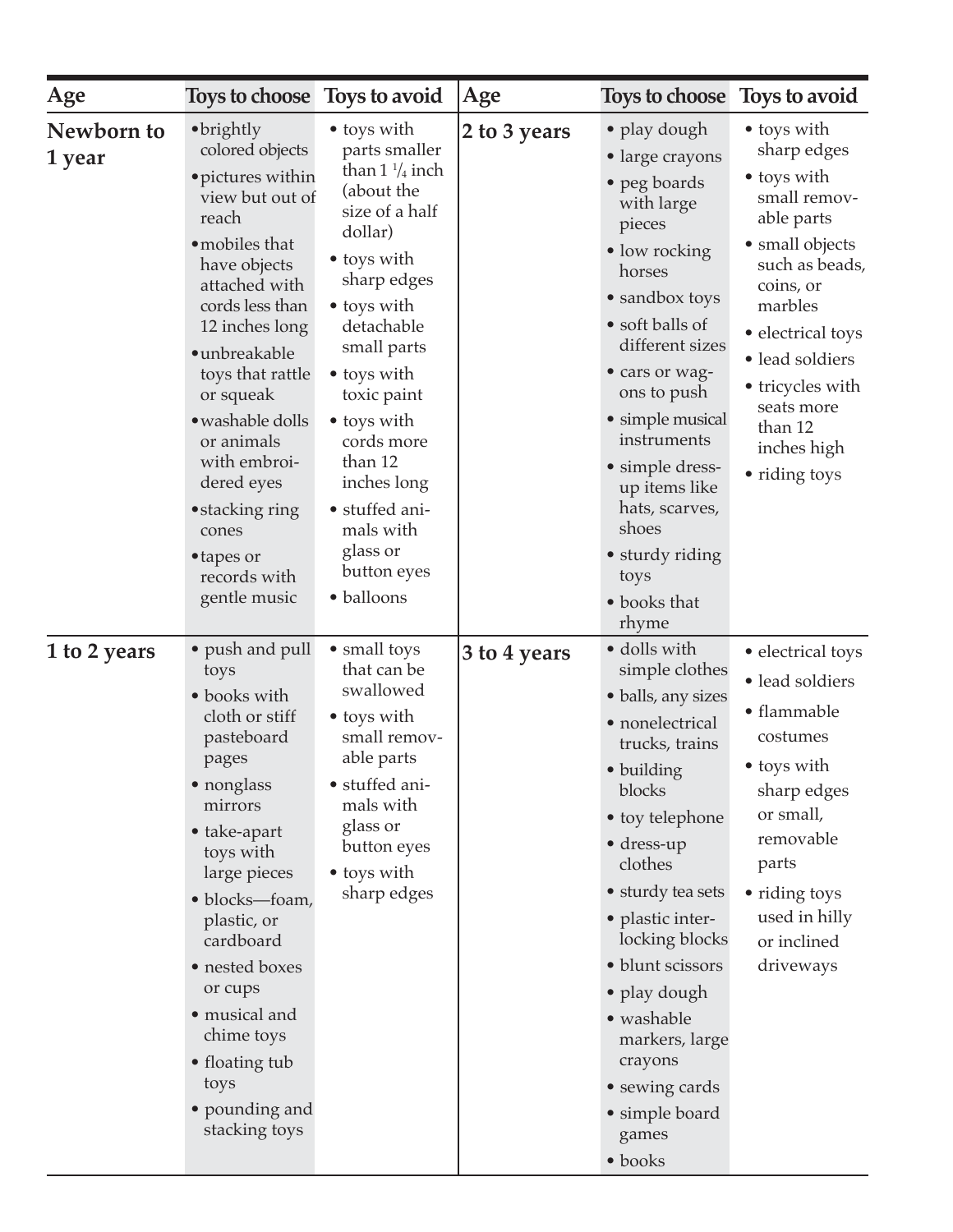| Age          | Toys to choose Toys to avoid                                                                                                                                                                                                                                                                                                                                                                                                |                                                                                                                                                                                                                                                                                                                                                                               | Age           | Toys to choose Toys to avoid                                                                                                                                                                                                                                                                                                                                                             |                                                                                                                                                                                                                                                                                                                                              |
|--------------|-----------------------------------------------------------------------------------------------------------------------------------------------------------------------------------------------------------------------------------------------------------------------------------------------------------------------------------------------------------------------------------------------------------------------------|-------------------------------------------------------------------------------------------------------------------------------------------------------------------------------------------------------------------------------------------------------------------------------------------------------------------------------------------------------------------------------|---------------|------------------------------------------------------------------------------------------------------------------------------------------------------------------------------------------------------------------------------------------------------------------------------------------------------------------------------------------------------------------------------------------|----------------------------------------------------------------------------------------------------------------------------------------------------------------------------------------------------------------------------------------------------------------------------------------------------------------------------------------------|
| 4 to 5 years | • building<br>blocks<br>• simple con-<br>struction sets<br>· modeling clay<br>• nonelectrical<br>trains, battery<br>operated toys<br>• puppets and<br>puppet theater<br>• finger paint<br>• stencils<br>• board and<br>card games<br>• simple musical<br>instruments<br>· small sports<br>equipment<br>• bicycles with<br>20- inch wheels<br>and training<br>wheels (all<br>should wear<br>bike helmets)<br>$\bullet$ books | • toxic or oil-<br>based paint<br>sets<br>• flammable<br>costumes or<br>ones that can<br>be easily<br>tripped over<br>• kites made of<br>aluminized<br>polyester film<br>(this material<br>conducts<br>electricity)<br>• electrical toys<br>(unless bat-<br>tery operated)<br>• shooting toys<br>and darts with<br>pointed tips<br>• fireworks of<br>any kind<br>· lawn darts | 6 to 8 years  | • construction<br>sets<br>· sled, roller<br>skates<br>• sewing<br>materials<br>· simple camera<br>• printing and<br>stamp sets<br>· paints, colored<br>pencils<br>$\bullet$ sketch pads<br>• kites<br>• battery<br>powered<br>electrical toys<br>(Underwriters<br>Laboratory<br>approved)<br>• jigsaw puzzles<br>· dominoes<br>• board games<br>• simple tool<br>sets<br>$\bullet$ dolls | • kites made of<br>aluminized<br>polyester film<br>(this material<br>conducts<br>electricity)<br>• shooting toys,<br>and toys with<br>loud noises like<br>cap guns<br>· fireworks of<br>any kind<br>• sharp-edged<br>tools<br>• electrical toys<br>run on house-<br>hold current<br>· bikes or<br>skateboards<br>ridden with-<br>out helmets |
|              |                                                                                                                                                                                                                                                                                                                                                                                                                             |                                                                                                                                                                                                                                                                                                                                                                               | 8 to 12 years | • hobby materi-<br>als<br>• arts and crafts<br>materials<br>· musical<br>instruments<br>• sports equip-<br>ment<br>• camping<br>equipment<br>• construction<br>sets<br>• electric trains<br>$\bullet$ bicycles (26-<br>inch wheels<br>for kids 10<br>and older)                                                                                                                          | • fireworks of<br>any kind<br>• air rifles,<br>chemistry<br>sets, darts,<br>skateboards,<br>and arrows<br>(unless used<br>with parental<br>supervision)                                                                                                                                                                                      |